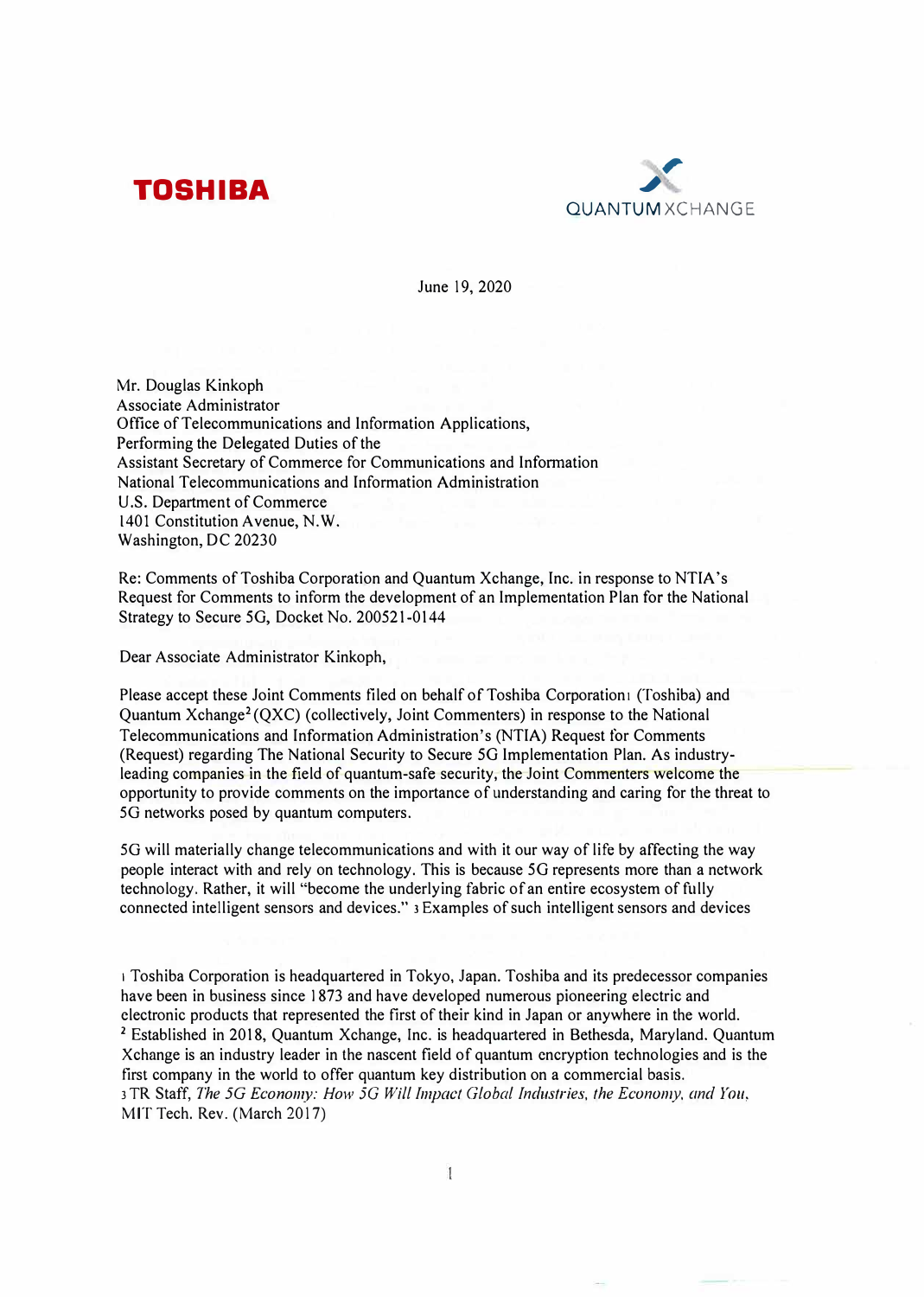



range from industrial sensors to medical devices to autonomous vehicles. As one expert explains, '"50 shifts communications to a computing platform." **<sup>4</sup>**

As this paradigmatic shift occurs, our reliance on 5G technology grows and with it our vulnerability to cybercriminals and other nefarious actors. The promise of the benefits associated with autonomous cars, robotic surgery, and enhanced smart grids for utilities is revolutionary but will only be viable if those platforms can be kept safe. In the hands of individuals and/or nation states with malicious intent, the results could be devastating.

At the same time that 5G networks are being developed, another technological advance promising equally dramatic change is also emerging – quantum computing. Quantum technology will introduce a level of computer power and sophistication greatly surpassing the capabilities of existing computing. This includes, notably, the ability to render useless the traditional public-key infrastructure (PKI) ciphers currently used to protect virtually all forms of networking, including 50.

While there are those who question the urgency of the quantum threat, the reality that quantum computing is developing at a rapid pace is beyond dispute. In October, 2019 Google announced that it had achieved "quantum supremacy" Le., when a quantum computer performs a task a classical computer cannot perform.s Moreover, at least one major computing manufacturer expects that quantum computing will become mainstream in the next five years while other industry participants have suggested that classical-quantum computing hybrids will be viable in two years.<sub>7</sub>

But even putting those predictions aside, the fact is that in anticipation of the arrival of quantum computing, attacks have already begun threatening computer network security. These attacks are commonly referred to as "harvesting" attacks. Harvesting attacks involve a relatively unsophisticated level of eavesdropping on communications links and the recording and storing of the data in transit (including the security keys). Once the requisite level of computing power exists to break the keys, the data will be "harvested" to reveal the secrets contained in the transmission.

<sup>4</sup>Darrell M. West, *How 5G Technology Enables the Health Internet of Things,* Ctr. for Tech. Innovation Brookings (July 2016)

s Arute, F., Arya, K., Babbush, R., *et al., Quantum Supremacy Using a Programmable Superconducting Processor,* 574 Nature 505 (2019) available at: https://doi.org/10.1038/s4 l 586- 019-1666-5

<sup>6</sup>*5-ln-5 Five Innovations That Will Help Change Our Lives Within 5 Years,* available at: https://www.research.ibm.com/5-in-5/quantum-computing/

<sup>1</sup>Kristen LeBlanc, *Quantum Computing: How Soon Will It Become a Mainstream Reality?* available at: https://atos.net/en-na/north-america/quantum-computing-how-soon-will-it-becomea-mainstream-reality-t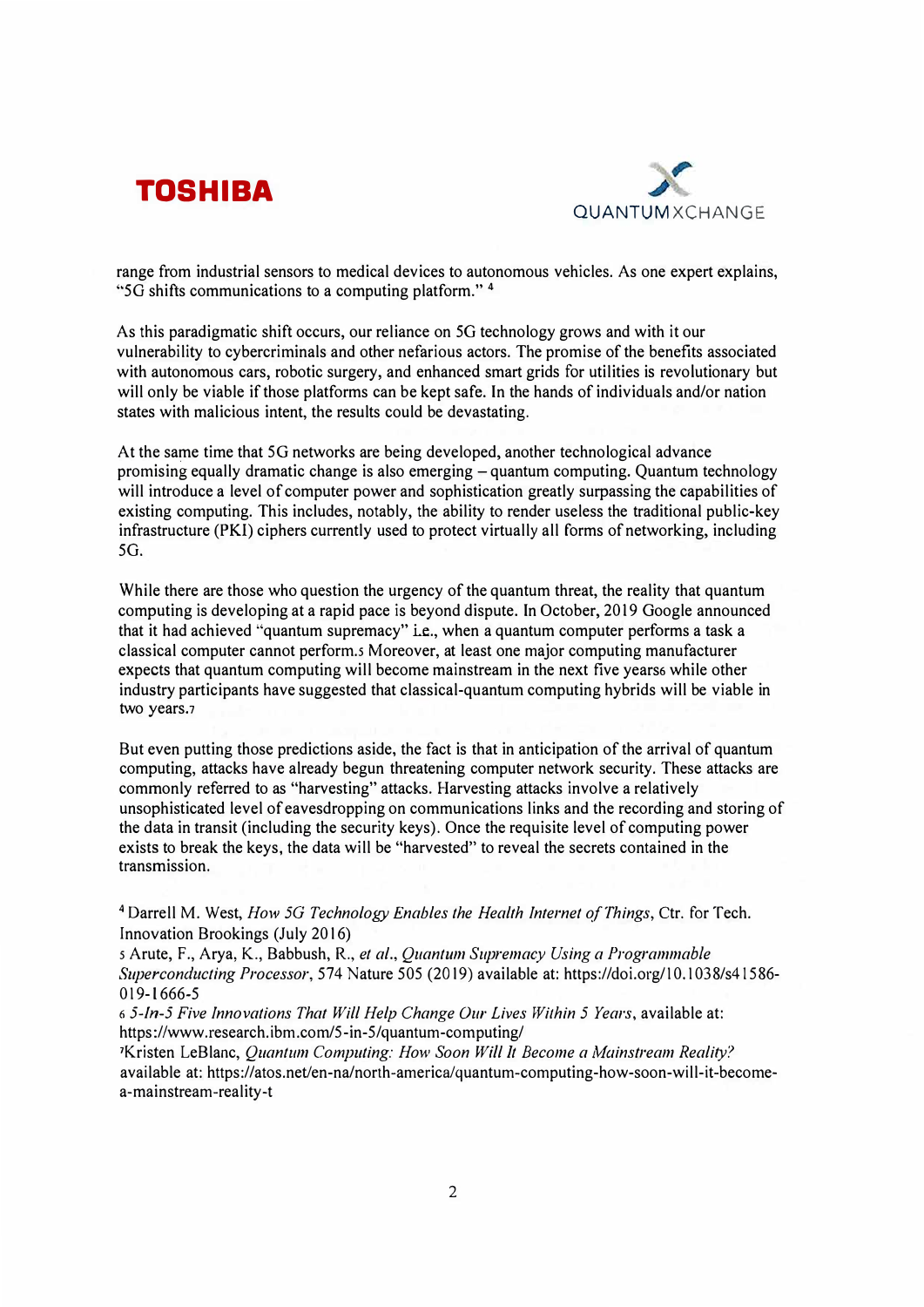



It is for all of these reasons that NTIA's line of inquiry regarding assessing risk and identifying core security principles of 5G is so important. Recognizing the emerging threat to PK!, the National Institute of Standards and Technology (NIST) announced an initiative in 2016 which is still ongoing to develop post-quantum cryptographic (PQC) algorithms as alternatives to current PKI ciphers.<sup>8</sup>

There exists a critical need to ensure that 5G standards address the quantum threat and support the development of alternatives to PKI ciphers.<sup>9</sup> Moreover, it is important that NTIA recognize that all forms of quantum-safe security have unique merits and limitations and as a consequence, cybersecurity best practices dictate the use of multiple forms and layers of protection.

As a result, the Joint Commenters believe that 5G ecosystem participants must adopt a posture of quantum readiness and defense-in-depth countermeasures to address the challenges quantum computers will pose. We urge NTIA to refrain from mandating the specific type(s) of postquantum protection for 5G networks. Instead, the Joint Commenters support steps by NTIA to encourage a focus on crypto-agility that will enable 5G network providers to deploy quantumsafe alternatives in advance of the emergence of quantum computing and to adjust to threats as they develop.

NIST, as part of its work on quantum security, has acknowledged that maintaining a focus on crypto agility is imperative.10 The Joint Commenters applaud NIST's crypto-agility efforts as they pertain to PQC standardization, but we also believe that effective crypto agility must be comprehensive and promote important cybersecurity principles such as defense-in-depth.11

Defense-in-depth is a well-established means of protecting against hacking threats that incorporates multilayered security with redundancy and diversity. In the case of 5G networks, a defense-in-depth approach translates to the use of various types of post-quantum protections across the entire 5G ecosystem. These may include quantum security schemes that are physicsbased like Quantum Key Distribution (QKD) or quantum random number generators (QRNG) as

s Lily Chen et al., *Report on Post-Quantum C1yptography,* N !STIR 8105 (2016) *(NIST Report)* available at: http://dx.doi.org/l 0.6028/NIST.IR.8105

9 T. Charles Clancy, Robert W. McGwier & Lidong Chen, *TUTORIAL: Post-Quantum Cryptography and 5G Security, In WiSec '19: ACM Conference on Security and Privacy in* Wireless and Mobile Networks (2019) available at: https://doi.org/l 0.1145/ 3317549.3324882 **<sup>10</sup>***NIST Report* at 7

<sup>11</sup>To date, the majority of NIST's focus has been on the development of post-quantum cryptographic algorithms. The Joint Commenters acknowledge that this is a logical first step recognizing that currently the predominant form of public encryption, PKI, is mathematically based. Nevertheless, there are other potential solutions to this problem and more under development. These include the application of physics-based solutions such as the use of QKD systems and the use of QRNG to provide quantum security.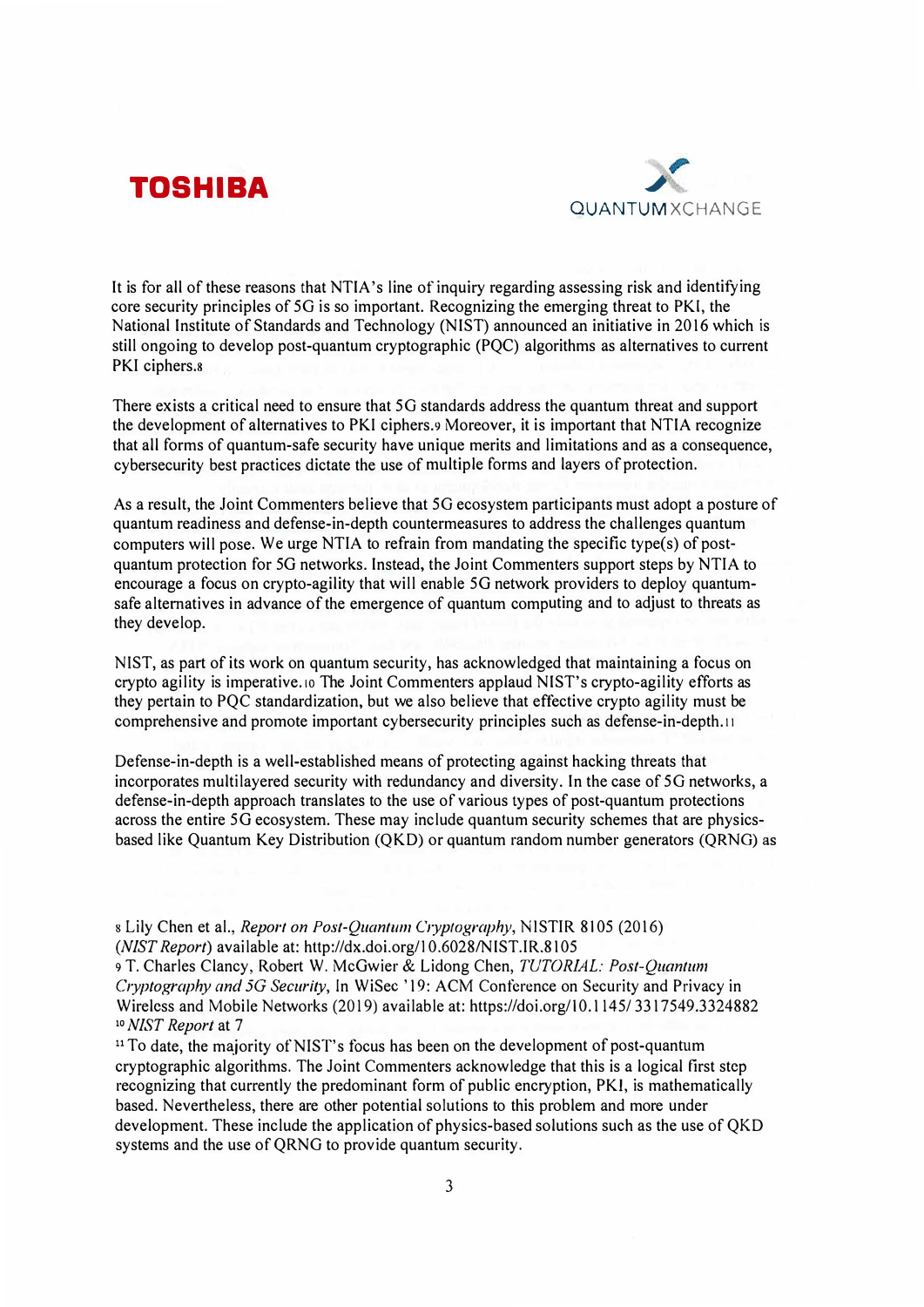



well as mathematical ones. Indeed, it is this type of broad-based approach that is currently the subject of trials by U.S. allies12 as well as its rivals.13

Accordingly, the Joint Commenters recommend that NTIA avoid mandating a particular form of post-quantum security based on the current state of research by NIST which has focused almost exclusively on PQC algorithms. Rather, NTIA is encouraged to permit participants in the 5G ecosystem to select the quantum-safe technology that they believe most appropriately addresses the threat - whether that be a more traditionally oriented solution or one from the panoply of emerging technologies.

An added benefit of NTIA adopting a fit-for-purpose approach to 5G security is that such an approach maintains the incentives for the development of new, perhaps even currently unimagined, solutions to be developed in the future. Experience in cybersecurity demonstrates that as new threats to a technology evolve, in this case SG, myriad new defenses will follow.

Indeed, in the last month a major device manufacturer has taken an unprecedented step by incorporating a physics-based solution to protect 50 handsets.14 This development is clearly a move to create a competitively differentiated product by touting quantum security and reasonably can be expected to be only the first of many such moves across the 50 ecosystem. By embracing the level of post-quantum security flexibility the Joint Commenters suggest, NTIA will leverage market forces to their fullest extent to promote the development of safe, efficient security solutions.

The Joint Commenters appreciate the opportunity to participate in this important initiative. The implementation of SG networks stand to usher in a wealth of new applications, ingenuity and economic growth. For that potential to be fully realized, however; the 5G ecosystem must be

## 12 Implementation Security of Quantum Cryptography Introduction, Challenges, Solutions, First Edition ETSI White Paper No. 27 at 11-12 (2018) available at:

https://www.ctsi.org/images/files/ETSIWhitePapers/etsi\_wp27\_qkd\_imp\_sec\_FINAL.pdf "It is very likely therefore that QKD, quantum random number generation and other quantum-based primitives, will be used in conjunction with quantum resistant algorithms in future quantum-safe infrastructures." *See also*, https://openqkd.eu/openqkd-in-action/ Interoperability of OKD and PQC using 5G and fiber link (Use-Case 27) which "proposes an integration of core fiber and 5G access networks, where the fiber sections are secured by QKD and the SG services are secured by post-quantum cryptography (POC). "

<sup>13</sup> Feihu Xu et al., *Secure Quantum Key Distribution with Realistic Devices*, 92.2 Rev.s Mod. Physics 3 at 3 (2020), available at: https://arxiv.org/abs/1903 09051 "we believe that the two approaches - post-quantum cryptography and quantum cryptography - are *complementary* to each other (rather than mutually exclusive)."(emphasis in original)

14Oavey Winder, *Samsung Surprise as World's First Smartphone with Quantum Technology Launches May 22,* Forbes, available at:

https://www.forbes.com/sites/daveywinder/2020/05/15/samsungs-surprising-new-5g $s$ martphone-is-worlds-first-with-quantum-technology/#71b2812030e0